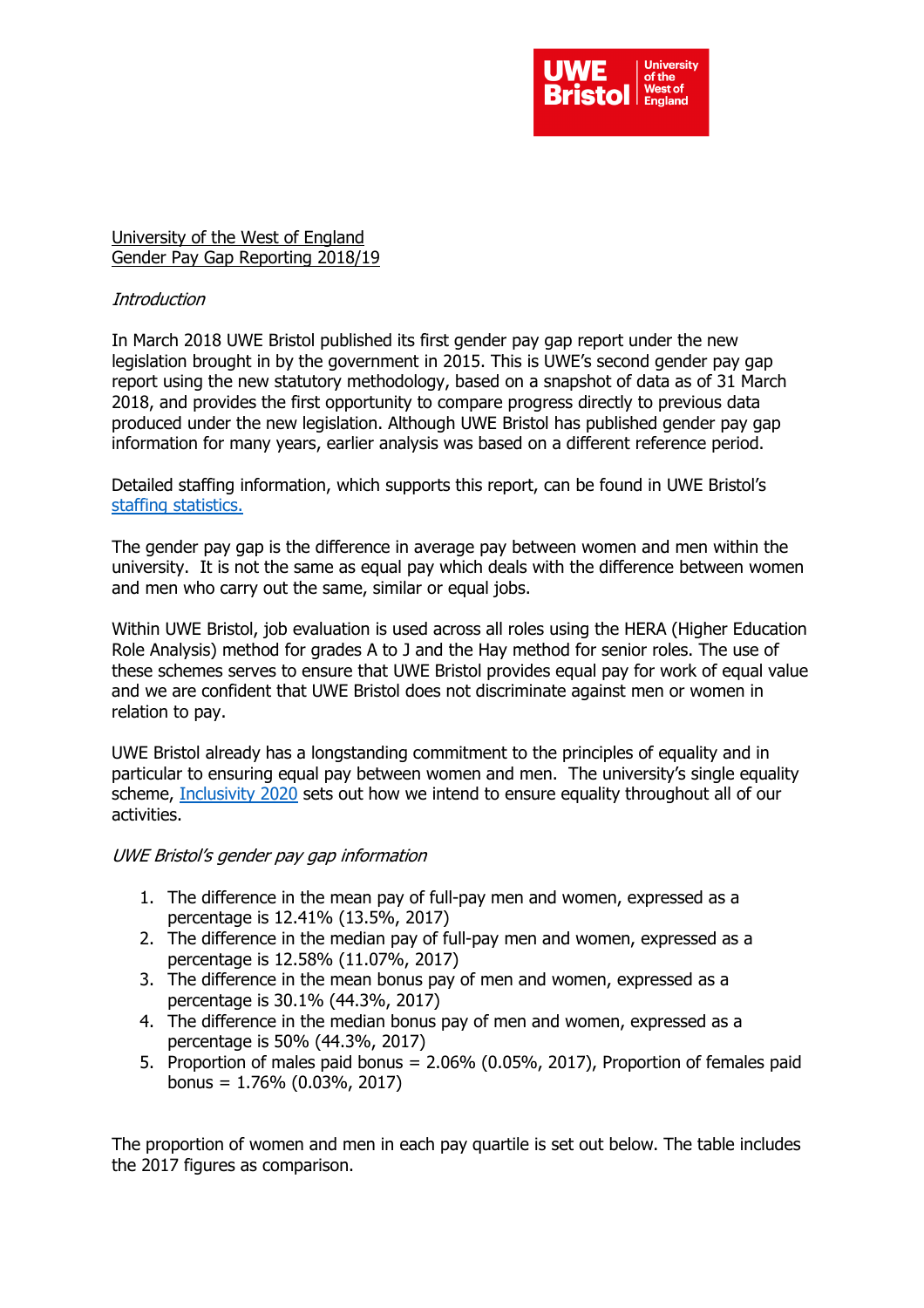| Quartile                    | Women |            | Men  |            |
|-----------------------------|-------|------------|------|------------|
| <b>Band</b>                 | 2017  | 2018       | 2017 | 2018       |
| Upper<br>Quartile           | 48%   | 48%        | 52%  | 52%        |
| Upper<br>Middle<br>Quartile | 56%   | <b>57%</b> | 44%  | 43%        |
| Lower<br>Middle<br>Quartile | 64%   | 65%        | 36%  | <b>35%</b> |
| Lower<br>Quartile           | 67%   | 69%        | 33%  | 31%        |



These figures have been calculated in accordance with the requirements of the Equality Act 2010 (Specific Duties and Public Authorities) Regulations 2017.

## Explanatory notes

- "full-pay" means a staff member who was employed on 31 March 2018 who was not on a reduced rate of pay (because, for example they are receiving sick pay).
- Only the two most senior posts within the university (the Vice-Chancellor, President and Chief Executive Officer (VC) and the Deputy Vice-Chancellor and Provost (DVC)) are entitled to receive a bonus. UWE Bristol's 2017 gender pay gap report referred only to the bonus outcomes of the VC, who is male and the DVC, who is female. However, UWE Bristol now operates an Exceptional Contribution Honorarium (ECH) Scheme to acknowledge exceptional staff performance. This is open to all staff under senior management grade. Now that the ECH scheme is in place, payments made between 1 April 2017 and 31 March 2018 to UWE staff who were still employed as of